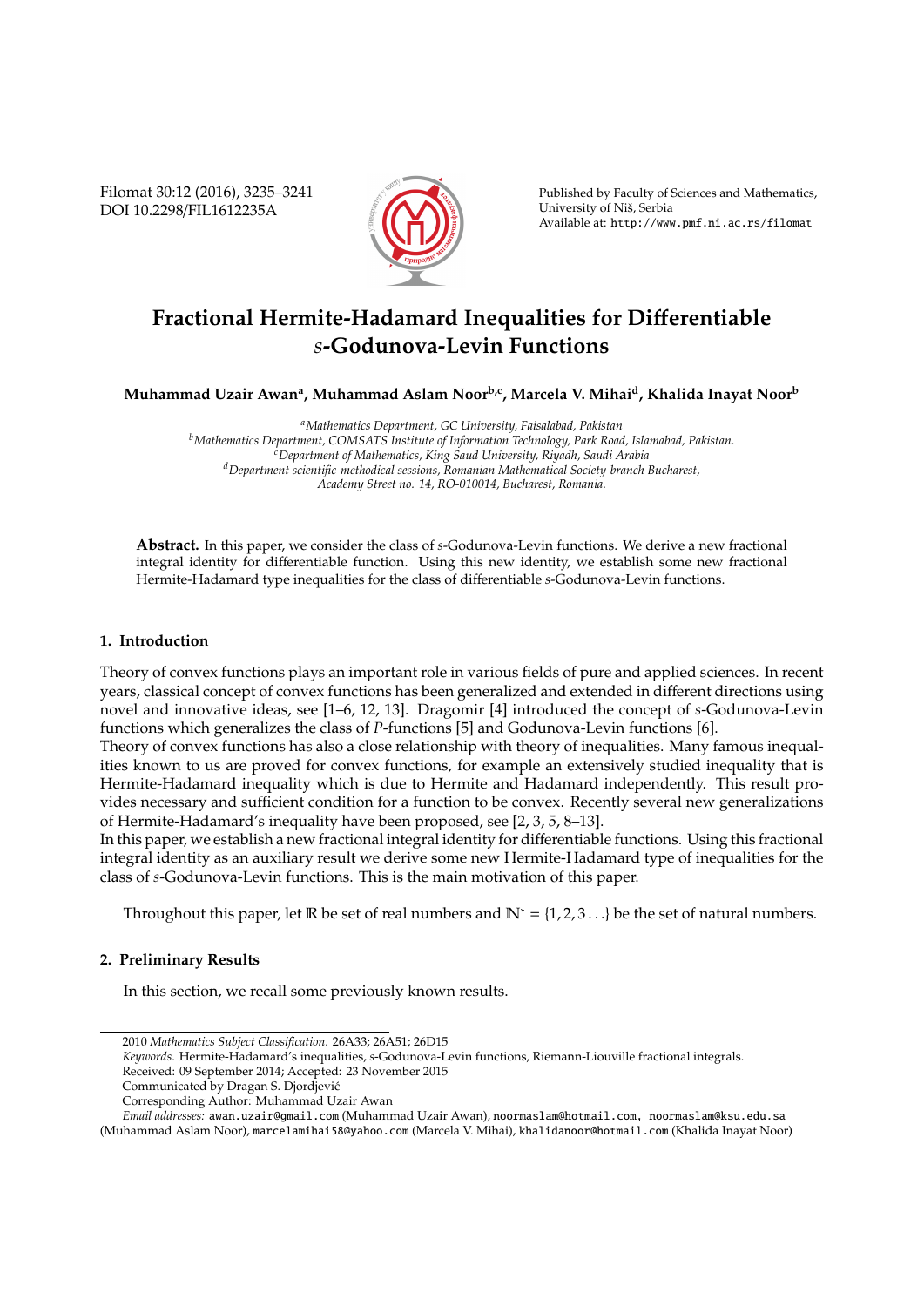**Definition 2.1 ([4]).** *A function f* : *I* ⊂ R → R *is said to be s-Godunova-Levin functions of second kind, if*

$$
f(tx + (1-t)y) \le \frac{f(x)}{t^s} + \frac{f(y)}{(1-t)^s}, \quad \forall x, y \in I, t \in (0,1), s \in [0,1].
$$
 (2.1)

It is obvious that for *s* = 0, *s*-Godunova-Levin convex functions of second kind reduces to the definition of *P*-functions and for *s* = 1 it reduces to the definition of Godunova-Levin convex functions.

**Theorem 2.2 (Hermite-Hadamard's Inequality).** *Let*  $f$  :  $I$  ⊂  $\mathbb{R}$  →  $\mathbb{R}$  *be a convex function, where a, b* ∈ *I with a* < *b. Then*

$$
f\left(\frac{a+b}{2}\right) \le \frac{1}{b-a} \int_{a}^{b} f(x) \, dx \le \frac{f(a)+f(b)}{2}.\tag{2.2}
$$

**Definition 2.3 ([7]).** Let  $f \in L_1[a, b]$ . Then Riemann-Liouville integrals  $J^{\alpha}_{a^+}f$  and  $J^{\alpha}_{b^-}f$  of order  $\alpha > 0$  with  $a \ge 0$  are *defined by*

$$
J_{a^+}^{\alpha}f(x) = \frac{1}{\Gamma(\alpha)} \int_a^x (x-t)^{\alpha-1} f(t) dt, \quad x > a,
$$

*and*

$$
J_{b^-}^{\alpha}f(x)=\frac{1}{\Gamma(\alpha)}\int\limits_x^b(t-x)^{\alpha-1}f(t)\mathrm{d}t,\quad x
$$

*where*

$$
\Gamma(\alpha) = \int\limits_0^\infty e^{-t} x^{\alpha-1} \mathrm{d}x,
$$

*is the well known Gamma function.*

We now give the definition of hypergeometric series which will be used in the obtaining some integrals.

**Definition 2.4 ([7]).** *For the real or complex numbers a*, *b*, *c, other than* 0,−1,−2, . . .*, the hypergeometric series is defined by*

$$
{}_{2}F_{1}[a,b,c;z]=1+\frac{ab}{c}\frac{z}{1!}+\frac{a(a+1)b(b+1)}{c(c+1)}\frac{z^{2}}{2!}+\ldots=\sum_{m=0}^{\infty}\frac{(a)_{m}(b)_{m}}{(c)_{m}}\frac{z^{m}}{m!}.
$$

*Here* (φ)*<sup>m</sup> is the Pochhammer symbol, which is defined by*

$$
(\phi)_m = \begin{cases} 1 & m = 0, \\ \phi(\phi + 1) \dots (\phi + m - 1), & m > 0, \end{cases}
$$

which has the integral form:

$$
{}_2F_1[a,b;c;z] = \frac{1}{B(b,c-b)} \int\limits_0^1 t^{b-1} (1-t)^{c-b-1} (1-zt)^{-a} dt
$$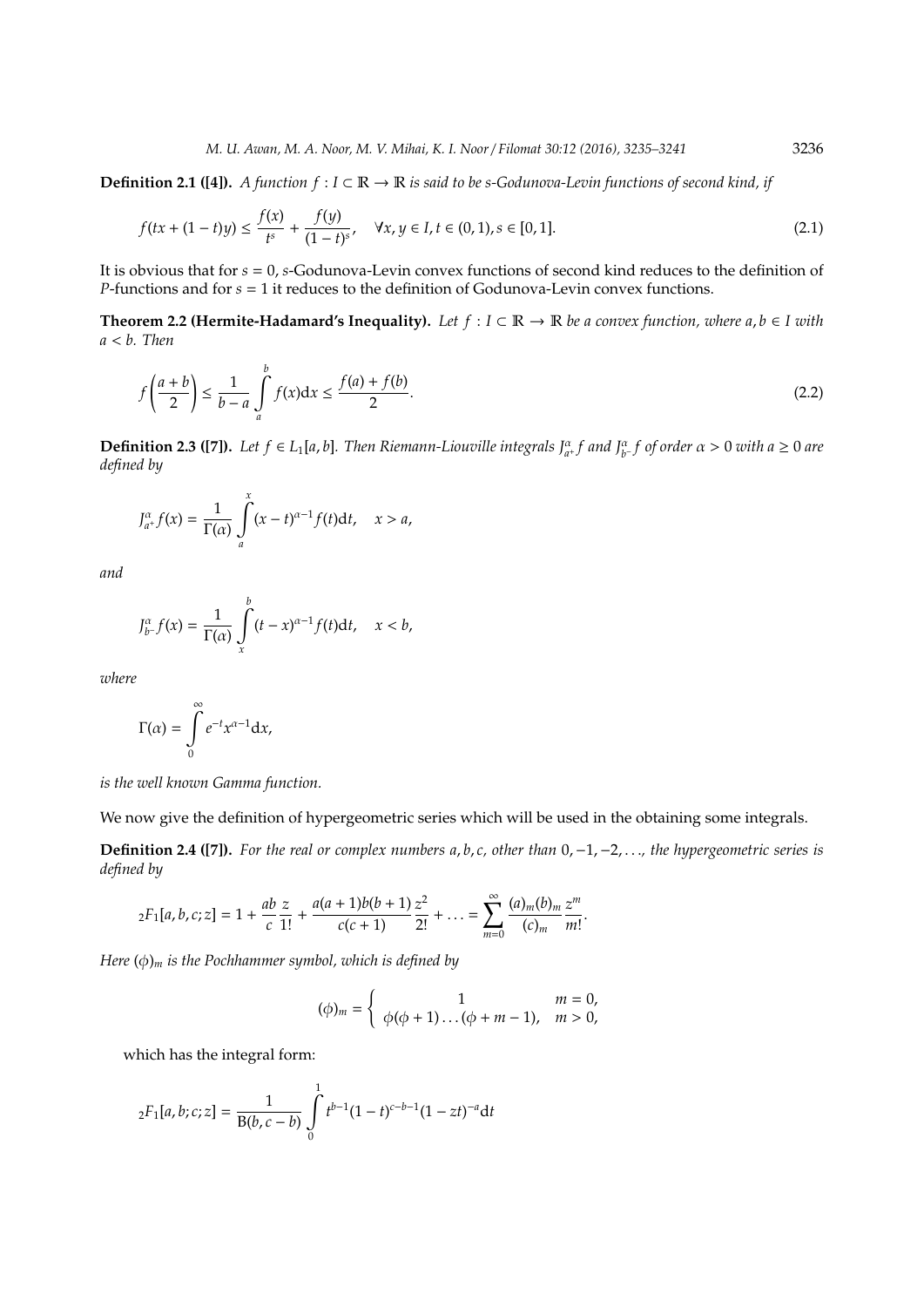where  $|z| < 1, c > b > 0$  and

$$
B(x, y) = \int_{0}^{1} t^{x-1} (1-t)^{y-1} dt,
$$

is Euler function Beta with

$$
B(x, y) = \frac{\Gamma(x)\Gamma(y)}{\Gamma(x+y)}.
$$

Now we prove the following auxiliary result which plays an important role in proving our main results. **Lemma 2.5.** *Let*  $f : [a, b] \subset \mathbb{R} \to \mathbb{R}$  *be differentiable function such that*  $f' \in L[a, b]$ *. Then for*  $n \in \mathbb{N}^*$  *and*  $\alpha > 0$ *, we have*

$$
G(\alpha; n; a, x, b)(f) = \frac{(x-a)^{\alpha+1}}{b-a} \left\{ \int_0^1 \frac{t^{\alpha}}{2} f'(\frac{n+t}{n+1}x + \frac{1-t}{n+1}a) dt - \int_0^1 \frac{t^{\alpha}}{2} f'(\frac{1-t}{n+1}x + \frac{n+t}{n+1}a) dt \right\}
$$

$$
-\frac{(b-x)^{\alpha+1}}{b-a} \left\{ \int_0^1 \frac{t^{\alpha}}{2} f'(\frac{n+t}{n+1}x + \frac{1-t}{n+1}b) dt - \int_0^1 \frac{t^{\alpha}}{2} f'(\frac{1-t}{n+1}x + \frac{n+t}{n+1}b) dt \right\},\,
$$

*where*

$$
G(\alpha; n; a, x, b)(f) = \frac{n+1}{2} \left[ \frac{(x-a)^{\alpha} + (b-x)^{\alpha}}{b-a} f(x) + \frac{(x-a)^{\alpha} f(a) + (b-x)^{\alpha} f(b)}{b-a} \right]
$$
  
 
$$
- \frac{(n+1)^{\alpha+1} \Gamma(\alpha+1)}{2(b-a)} \left[ J_{x}^{\alpha} f\left(\frac{n}{n+1}x + \frac{1}{n+1}a\right) + J_{a^+}^{\alpha} f\left(\frac{1}{n+1}x + \frac{n}{n+1}a\right) \right]
$$
  
 
$$
+ J_{x^+}^{\alpha} f\left(\frac{n}{n+1}x + \frac{1}{n+1}b\right) + J_{b^-}^{\alpha} f\left(\frac{1}{n+1}x + \frac{n}{n+1}b\right) \right].
$$

*Proof.* It suffices to show that

$$
\int_{0}^{1} \frac{t^{\alpha}}{2} f'(\frac{n+t}{n+1}x + \frac{1-t}{n+1}a)dt = \frac{n+1}{2(x-a)} f(x) - \frac{(n+1)\Gamma(\alpha+1)}{2(x-a)} \frac{1}{\Gamma(\alpha)} \int_{0}^{1} t^{\alpha-1} f(\frac{n+t}{n+1}x + \frac{1-t}{n+1}a)dt
$$
  
\n
$$
= \frac{n+1}{2(x-a)} f(x) - \frac{(n+1)^{\alpha+1}\Gamma(\alpha+1)}{2(x-a)^{\alpha+1}} \frac{1}{\Gamma(\alpha)} \int_{\frac{n}{n+1}x + \frac{1}{n+1}a}^{x} (u - \frac{n}{n+1}x - \frac{1}{n+1}a)^{\alpha-1} f(u)du
$$
  
\n
$$
= \frac{n+1}{2(x-a)} f(x) - \frac{(n+1)^{\alpha+1}\Gamma(\alpha+1)}{2(x-a)^{\alpha+1}} J_{x}^{\alpha} f(\frac{n}{n+1}x + \frac{1}{n+1}a).
$$
 (2.3)

Similarly

 $\overline{1}$ 

$$
\int_{0}^{1} \frac{t^{\alpha}}{2} f' \Big( \frac{1-t}{n+1} x + \frac{n+t}{n+1} a \Big) dt = -\frac{n+1}{2(x-a)} f(a) + \frac{(n+1)^{\alpha+1} \Gamma(\alpha+1)}{2(x-a)^{\alpha+1}} J_{a^+}^{\alpha} f\Big( \frac{1}{n+1} x + \frac{n}{n+1} a \Big). \tag{2.4}
$$

$$
\int_{0}^{1} \frac{t^{\alpha}}{2} f'(\frac{n+t}{n+1}x + \frac{1-t}{n+1}b)dt = -\frac{n+1}{2(b-x)}f(x) + \frac{(n+1)^{\alpha+1}\Gamma(\alpha+1)}{2(b-x)^{\alpha+1}}J_{x^{+}}^{\alpha}f(\frac{n}{n+1}x + \frac{1}{n+1}b),
$$
\n(2.5)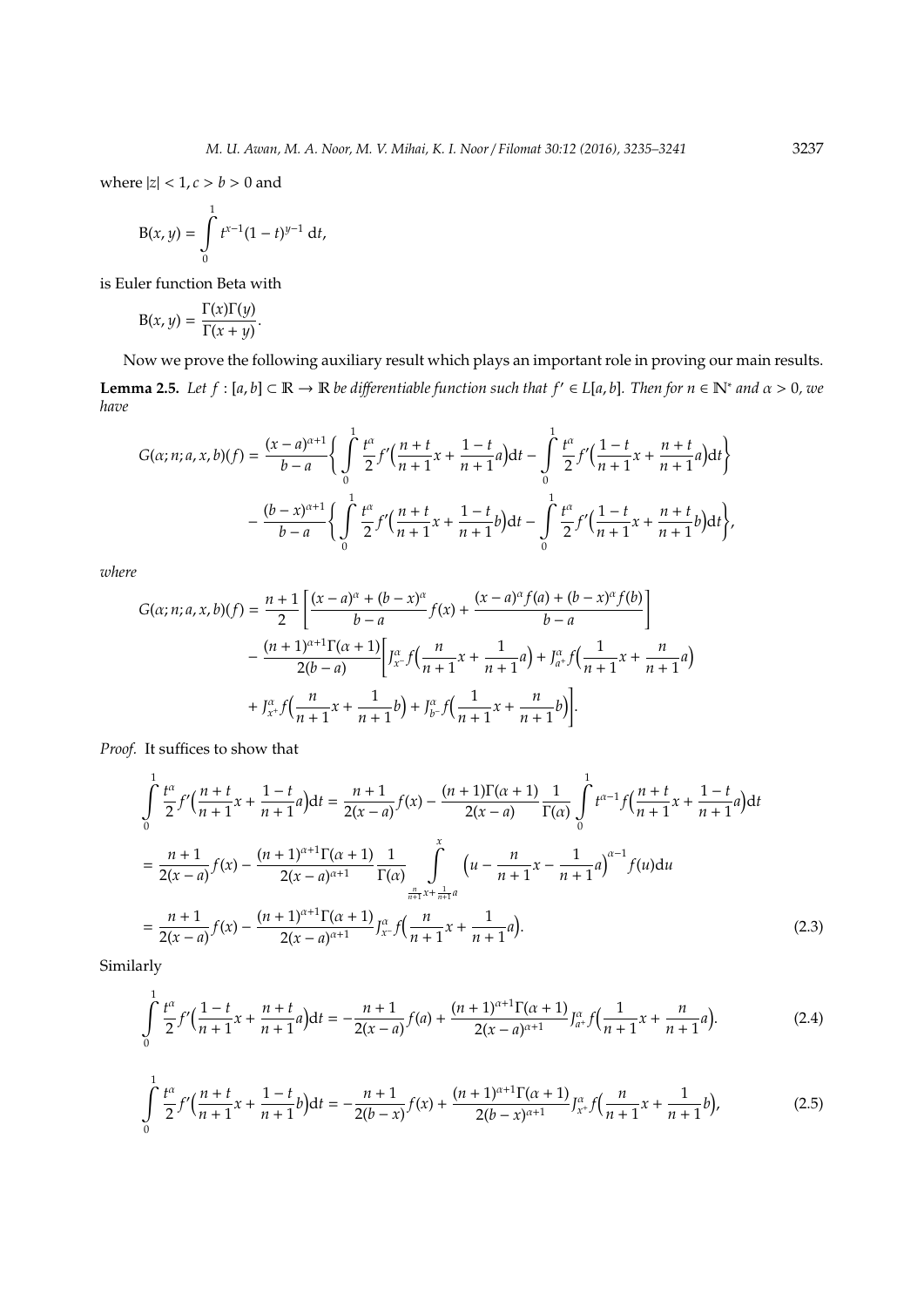and

$$
\int_{0}^{1} \frac{t^{\alpha}}{2} f'(\frac{1-t}{n+1}x + \frac{n+t}{n+1}b)dt = \frac{n+1}{2(b-x)}f(b) - \frac{(n+1)^{\alpha+1}\Gamma(\alpha+1)}{2(b-x)^{\alpha+1}}J_{b^-}^{\alpha}f(\frac{1}{n+1}x + \frac{n}{n+1}b).
$$
(2.6)

After suitable rearrangements the proof is complete.  $\square$ 

**Remark 2.6.** *We would like to remark that for n* = 1 *Lemma 2.5 reduces to Lemma 1 [9].*

### **3. Main Results**

In this section, we derive our main results.

**Theorem 3.1.** Let  $f : [a, b] \subset \mathbb{R} \to \mathbb{R}$  be differentiable function such that  $f' \in L[a, b]$  and  $n \in \mathbb{N}^*$ ,  $\alpha \geq 0$ . If  $|f'|$  is *s-Godunova-Levin function where* 0 < *s* < 1*, then*

$$
|G(\alpha; n; a, x, b)(f)| \le \frac{(n+1)^s(A+B)}{2(b-a)} \Big[ (x-a)^{\alpha+1} |f'(a)| + (b-x)^{\alpha+1} |f'(b)| \Big],
$$

*where*

$$
A = \frac{\Gamma(1-s)\Gamma(1+\alpha)}{\Gamma(2-s+\alpha)},
$$
\n(3.1)

$$
B = \frac{n^{-s} {}_{2}F_{1}[s, 1 + \alpha, 2 + \alpha, -\frac{1}{n}]}{1 + \alpha}.
$$
\n(3.2)

Proof. Using Lemma 2.5, taking modulus and the fact that  $|f'|$  is s-Godunova-Levin function, we have:

$$
|G(\alpha; n; a, x, b)(f)| \leq \frac{(x-a)^{\alpha+1}}{b-a} \Big\{ \int_{0}^{1} \frac{t^{\alpha}}{2} \Big| f'(\frac{n+t}{n+1}x + \frac{1-t}{n+1}a) \Big| dt + \int_{0}^{1} \frac{t^{\alpha}}{2} \Big| f'(\frac{1-t}{n+1}x + \frac{n+t}{n+1}a) \Big| dt \Big\}+ \frac{(b-x)^{\alpha+1}}{b-a} \Big\{ \int_{0}^{1} \frac{t^{\alpha}}{2} \Big| f'(\frac{n+t}{n+1}x + \frac{1-t}{n+1}b) \Big| dt + \int_{0}^{1} \frac{t^{\alpha}}{2} \Big| f'(\frac{1-t}{n+1}x + \frac{n+t}{n+1}b) \Big| dt \Big\}
$$
\leq \frac{(x-a)^{\alpha+1}}{b-a} \Big\{ \int_{0}^{1} \frac{t^{\alpha}}{2} \Big[ \Big(\frac{n+t}{n+1}\Big)^{-s} |f'(x)| + \Big(\frac{1-t}{n+1}\Big)^{-s} |f'(a)| \Big| dt + \int_{0}^{1} \frac{t^{\alpha}}{2} \Big[ \Big(\frac{1-t}{n+1}\Big)^{-s} |f'(x)| + \Big(\frac{n+t}{n+1}\Big)^{-s} |f'(a)| \Big| dt \Big\}+ \frac{(b-x)^{\alpha+1}}{b-a} \Big\{ \int_{0}^{1} \frac{t^{\alpha}}{2} \Big[ \Big(\frac{n+t}{n+1}\Big)^{-s} |f'(x)| + \Big(\frac{1-t}{n+1}\Big)^{-s} |f'(b)| \Big| dt + \int_{0}^{1} \frac{t^{\alpha}}{2} \Big[ \Big(\frac{1-t}{n+1}\Big)^{-s} |f'(x)| + \Big(\frac{n+t}{n+1}\Big)^{-s} |f'(b)| \Big| dt \Big\}= \frac{(n+1)^{s}(x-a)^{\alpha+1}}{2(b-a)} \Big\{ \Big[ \frac{n^{-s}2F_{1}[s, 1 + \alpha, 2 + \alpha, -\frac{1}{n}]}{1+\alpha} |f'(x)| + \frac{\Gamma(1-s)\Gamma(1+\alpha)}{\Gamma(2-s+\alpha)} |f'(a)| \Big] + \Big\{ \frac{n^{-s}2F_{1}[s, 1 + \alpha, 2 + \alpha, -\frac{1}{n}]}
$$
$$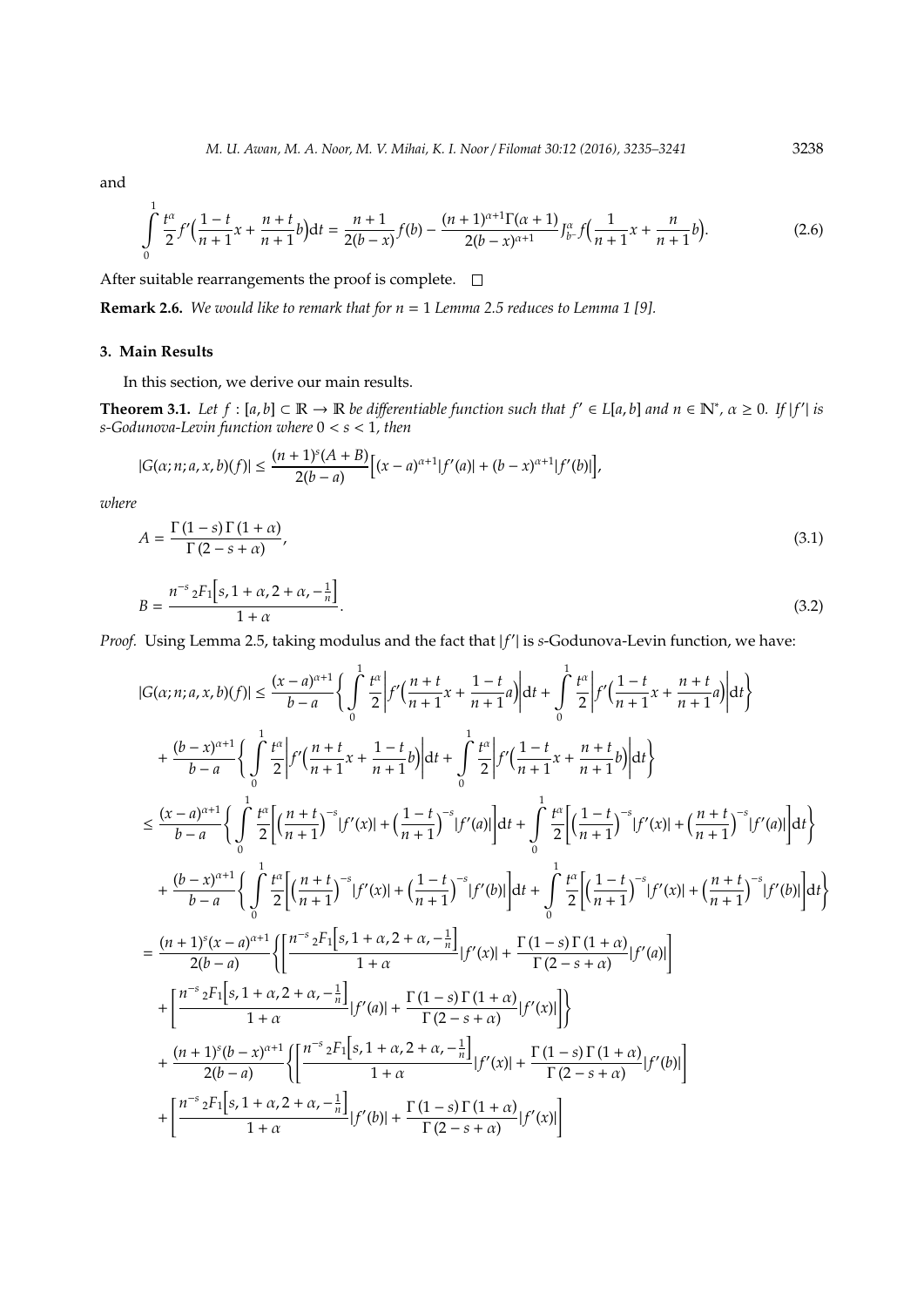*M. U. Awan, M. A. Noor, M. V. Mihai, K. I. Noor* / *Filomat 30:12 (2016), 3235–3241* 3239

$$
= \frac{(n+1)^{s}(x-a)^{\alpha+1}}{2(b-a)}(A+B)|f'(a)| + \frac{(n+1)^{s}(b-x)^{\alpha+1}}{2(b-a)}(A+B)|f'(b)|
$$
  
= 
$$
\frac{(n+1)^{s}(A+B)}{2(b-a)}[(x-a)^{\alpha+1}|f'(a)| + (b-x)^{\alpha+1}|f'(b)|].
$$

This completes the proof.  $\square$ 

**Theorem 3.2.** Let  $f:[a,b]\subset\mathbb{R}\to\mathbb{R}$  be differentiable function such that  $f'\in L[a,b]$  and  $n\in\mathbb{N}^*$ ,  $\alpha\geq 0$ . If  $|f'|^q$  is *s-Godunova-Levin function where*  $0 < s < 1$  and  $\frac{1}{p} + \frac{1}{q} = 1$ ,  $q > 1$ , then

$$
|G(\alpha; n; a, x, b)(f)| \leq \frac{(n+1)^{\frac{s}{q}}}{2(b-a)} \left(\frac{1}{p\alpha+1}\right)^{\frac{1}{p}} \left\{ (x-a)^{\alpha+1} \left\{ \left(\mu_1 | f'(x)|^q + \mu_2 | f'(a)|^q \right)^{\frac{1}{q}} \right\} + (\mu_2 | f'(x)|^q + \mu_1 | f'(a)|^q \right\}^{\frac{1}{q}} + (b-x)^{\alpha+1} \left\{ \left(\mu_1 | f'(x)|^q + \mu_2 | f'(b)|^q \right)^{\frac{1}{q}} + \left(\mu_2 | f'(x)|^q + \mu_1 | f'(b)|^q \right)^{\frac{1}{q}} \right\},
$$

*where*

$$
\mu_1 = \frac{(n(1+n))^{-s}(-n^s(1+n) + n(1+n)^s)}{s-1}
$$
 and  $\mu_2 = \frac{1}{1-s}$ .

*Proof.* Using Lemma 2.5, Hölder's inequality and the fact that  $|f'|^q$  is *s*-Godunova-Levin function, we have

<sup>|</sup>*G*(α; *<sup>n</sup>*; *<sup>a</sup>*, *<sup>x</sup>*, *<sup>b</sup>*)(*f*)| ≤ (*<sup>x</sup>* <sup>−</sup> *<sup>a</sup>*) α+1 *b* − *a* (Z 1 0 *t* α 2 *f* 0 *n* + *t n* + 1 *x* + 1 − *t n* + 1 *a* d*t* + Z 1 0 *t* α 2 *f* 0 <sup>1</sup> <sup>−</sup> *<sup>t</sup> n* + 1 *x* + *n* + *t n* + 1 *a* d*t* ) + (*b* − *x*) α+1 *b* − *a* (Z 1 0 *t* α 2 *f* 0 *n* + *t n* + 1 *x* + 1 − *t n* + 1 *b* d*t* + Z 1 0 *t* α 2 *f* 0 <sup>1</sup> <sup>−</sup> *<sup>t</sup> n* + 1 *x* + *n* + *t n* + 1 *b* d*t* ) ≤ (*x* − *a*) α+1 *b* − *a* Z 1 0 *t* α 2 *p* d*t* ! 1 *p* " Z 1 0 *f* 0 *n* + *t n* + 1 *x* + 1 − *t n* + 1 *a q* d*t* ! 1 *q* + Z 1 0 *f* 0 <sup>1</sup> <sup>−</sup> *<sup>t</sup> n* + 1 *x* + *n* + *t n* + 1 *a q* d*t* ! 1 *q* # − (*b* − *x*) α+1 *b* − *a* Z 1 0 *t* α 2 *p* d*t* ! 1 *p* " Z 1 0 *f* 0 *n* + *t n* + 1 *x* + 1 − *t n* + 1 *b q* d*t* ! 1 *q* + Z 1 0 *f* 0 <sup>1</sup> <sup>−</sup> *<sup>t</sup> n* + 1 *x* + *n* + *t n* + 1 *b q* d*t* ! 1 *q* # ≤ (*x* − *a*) α+1 (*n* + 1) *s q* 2(*b* − *a*) 1 *p*α + 1 ! 1 *p* ( Z 1 0 h (*n* + *t*) −*s* | *f* 0 (*x*)| *<sup>q</sup>* + (1 − *t*) −*s* | *f* 0 (*a*)| *q* i d*t* ! 1 *q* + Z 1 0 h (1 − *t*) −*s* | *f* 0 (*x*)| *<sup>q</sup>* + (*n* + *t*) −*s* | *f* 0 (*a*)| *q* i d*t* ! 1 *q* ) + (*b* − *x*) α+1 (*n* + 1) *s q* 2(*b* − *a*) 1 *p*α + 1 ! 1 *p* ( Z 1 0 h (*n* + *t*) −*s* | *f* 0 (*x*)| *<sup>q</sup>* + (1 − *t*) −*s* | *f* 0 (*b*)| *q* i d*t* ! 1 *q* + Z 1 0 h (1 − *t*) −*s* | *f* 0 (*x*)| *<sup>q</sup>* + (*n* + *t*) −*s* | *f* 0 (*b*)| *q* i d*t* ! 1 *q* )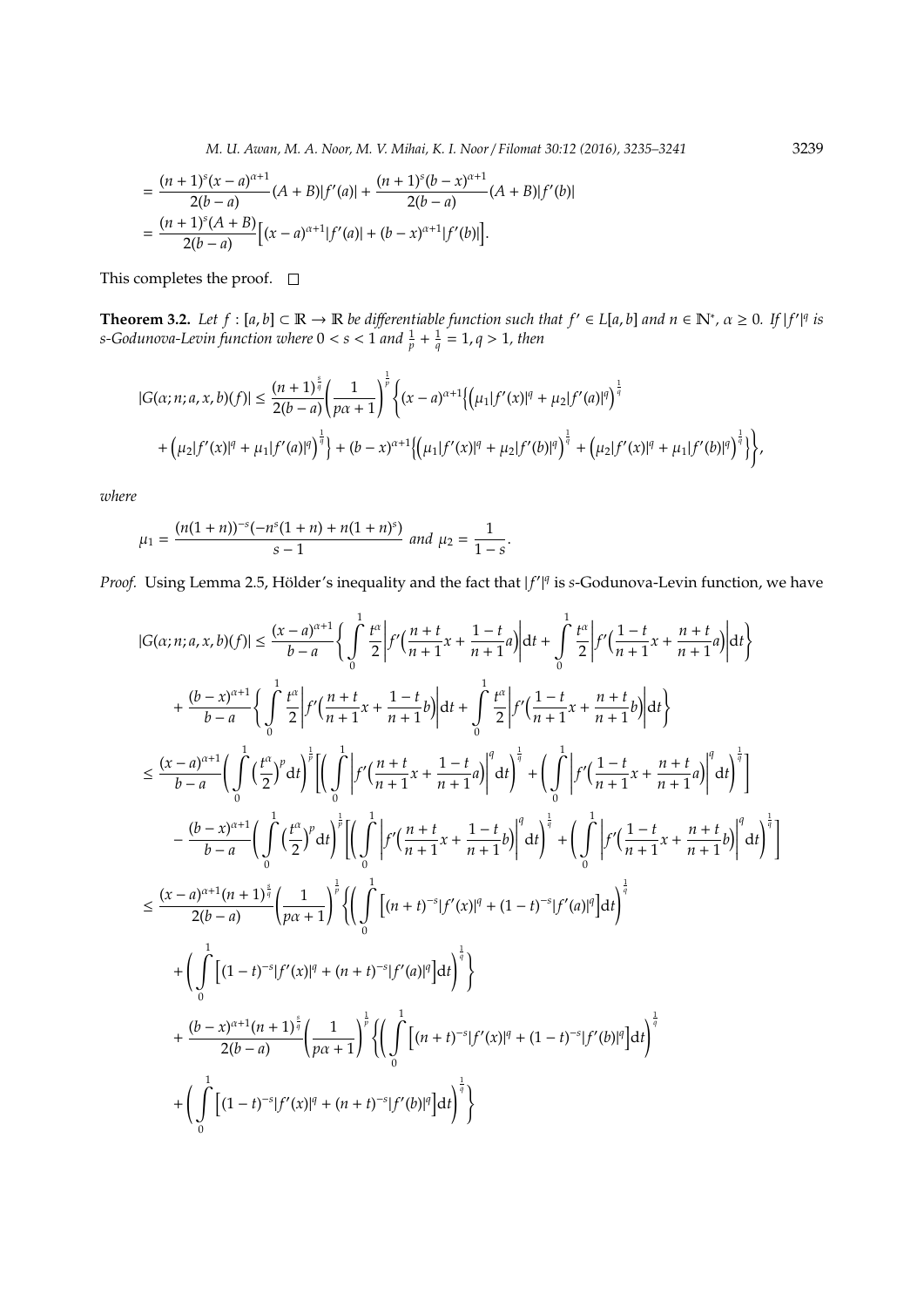*M. U. Awan, M. A. Noor, M. V. Mihai, K. I. Noor* / *Filomat 30:12 (2016), 3235–3241* 3240

$$
= \frac{(n+1)^{\frac{s}{q}}}{2(b-a)}\left(\frac{1}{p\alpha+1}\right)^{\frac{1}{p}}\left\{(x-a)^{\alpha+1}\left\{\left(\mu_1|f'(x)|^q + \mu_2|f'(a)|^q\right)^{\frac{1}{q}}\right\}+\left(\mu_2|f'(x)|^q + \mu_1|f'(a)|^q\right)^{\frac{1}{q}}\right\} + (b-x)^{\alpha+1}\left\{\left(\mu_1|f'(x)|^q + \mu_2|f'(b)|^q\right)^{\frac{1}{q}} + \left(\mu_2|f'(x)|^q + \mu_1|f'(b)|^q\right)^{\frac{1}{q}}\right\}.
$$

This completes the proof.  $\square$ 

**Theorem 3.3.** Let  $f:[a,b]\subset\mathbb{R}\to\mathbb{R}$  be differentiable function such that  $f'\in L[a,b]$  and  $n\in\mathbb{N}^*$ ,  $\alpha\geq 0$ . If  $|f'|^q$  is *s-Godunova-Levin function where* 0 < *s* < 1 *and q* > 1*, then*

$$
|G(\alpha; n; a, x, b)(f)| \leq \frac{(n+1)^{\frac{s}{q}}}{2(b-a)} \left(\frac{1}{\alpha+1}\right)^{1-\frac{1}{q}} \left\{(x-a)^{\alpha+1}\left\{\left(B|f'(x)|^q + A|f'(a)|^q\right)^{\frac{1}{q}} + A|f'(a)|^q\right\}^{\frac{1}{q}} + \left(A|f'(x)|^q + B|f'(a)|^q\right)^{\frac{1}{q}}\right\} + (b-x)^{\alpha+1}\left\{\left(B|f'(x)|^q + A|f'(b)|^q\right)^{\frac{1}{q}} + \left(A|f'(x)|^q + B|f'(b)|^q\right)^{\frac{1}{q}}\right\},\,
$$

where *A* and *B* are given by (3.1) and (3.2).

*Proof.* Using Lemma 2.5, Power's mean inequality and the fact that  $|f'|^q$  is *s*-Godunova-Levin function, we have

$$
|G(\alpha; n; a, x, b)(f)| \leq \frac{(x-a)^{\alpha+1}}{b-a} \Biggl\{ \int_{0}^{1} \frac{t^{\alpha}}{2} \Biggl| f'\Bigl(\frac{n+t}{n+1}x + \frac{1-t}{n+1}a \Bigr) \Biggr| dt + \int_{0}^{1} \frac{t^{\alpha}}{2} \Biggl| f'\Bigl(\frac{1-t}{n+1}x + \frac{n+t}{n+1}a \Bigr) \Biggr| dt \Biggr\}
$$
  
+ 
$$
\frac{(b-x)^{\alpha+1}}{b-a} \Biggl\{ \int_{0}^{1} \frac{t^{\alpha}}{2} \Biggl| f'\Bigl(\frac{n+t}{n+1}x + \frac{1-t}{n+1}b \Bigr) \Biggr| dt + \int_{0}^{1} \frac{t^{\alpha}}{2} \Biggl| f'\Bigl(\frac{1-t}{n+1}x + \frac{n+t}{n+1}b \Bigr) \Biggr| dt \Biggr\}
$$
  

$$
\leq \frac{(x-a)^{\alpha+1}}{b-a} \Biggl( \int_{0}^{1} \frac{t^{\alpha}}{2} dt \Biggr)^{1-\frac{1}{q}} \Biggl[ \Bigl( \int_{0}^{1} \frac{t^{\alpha}}{2} \Biggl| f'\Bigl(\frac{n+t}{n+1}x + \frac{1-t}{n+1}a \Bigr) \Biggr|^{q} dt \Biggr)^{\frac{1}{q}} + \Biggl( \int_{0}^{1} \frac{t^{\alpha}}{2} \Biggl| f'\Bigl(\frac{1-t}{n+1}x + \frac{n+t}{n+1}a \Bigr) \Biggr|^{q} dt \Biggr)^{\frac{1}{q}}
$$
  
+ 
$$
\frac{(b-x)^{\alpha+1}}{b-a} \Biggl( \int_{0}^{1} \frac{t^{\alpha}}{2} dt \Biggr)^{\frac{1}{r}} \Biggl[ \Biggl( \int_{0}^{1} \frac{t^{\alpha}}{2} \Biggl| f'\Bigl(\frac{n+t}{n+1}x + \frac{1-t}{n+1}b \Bigr) \Biggr|^{q} dt \Biggr)^{\frac{1}{q}} + \Biggl( \int_{0}^{1} \frac{t^{\alpha}}{2} \Biggl| f'\Bigl(\frac{1-t}{n+1}x + \frac{n+t}{n+1}b \Bigr) \Biggr|^{q} dt \Biggr)^{\frac{1}{q}}
$$
  

$$
\leq \
$$